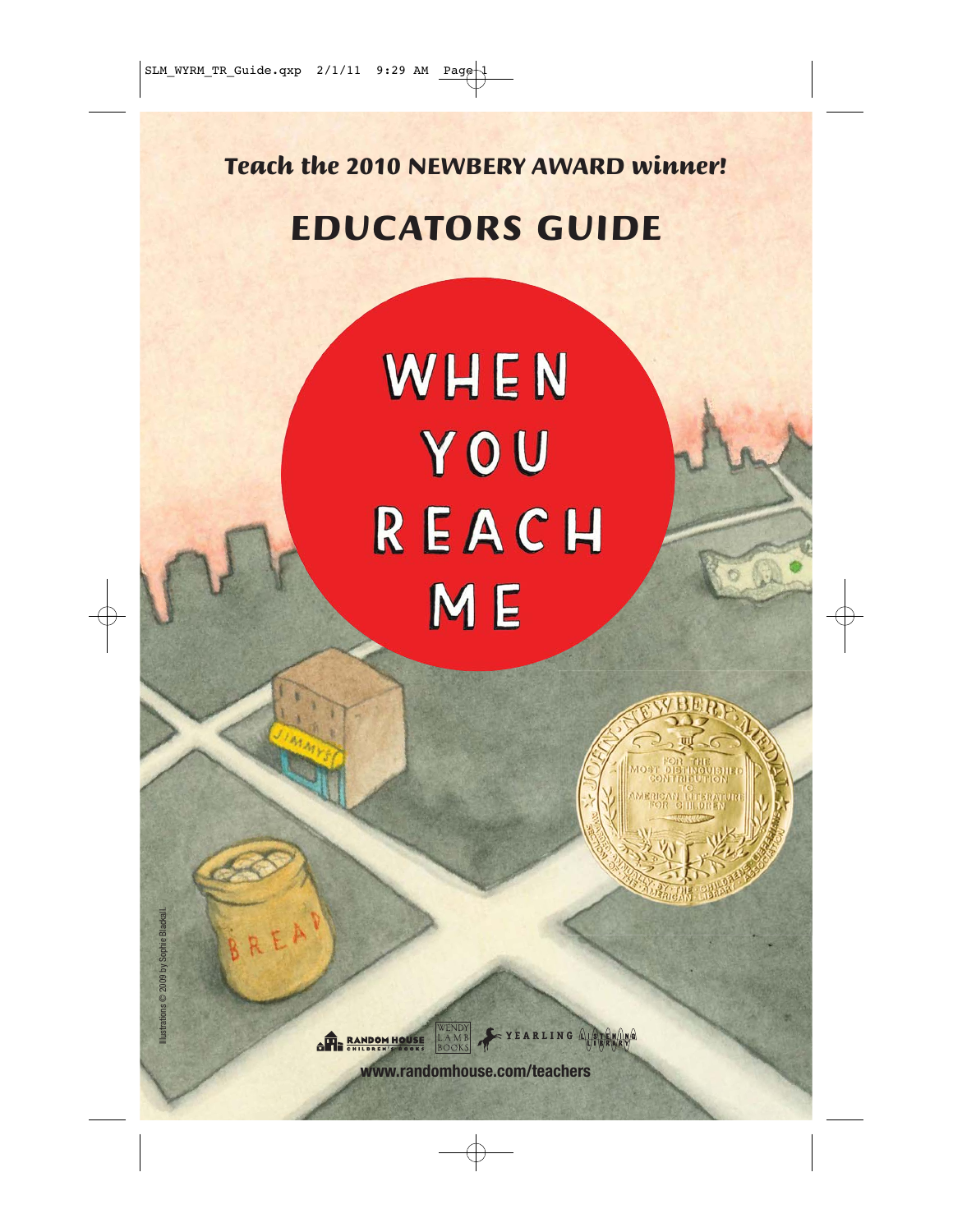



# "Smart and mesmerizing." -The New York Times Book Review WHEN YOU REACH ME

# **ABOUT** the book

#### Set in 1979 in New York City, 12-year-old Miranda receives four mysterious notes that change her life forever.

Twelve-year-old Miranda, a latchkey kid who's obsessed with A Wrinkle in Time, is in sixth grade when her life turns upside down. Until now, she and her best friend, Sal, have navigated the streets of their New York City neighborhood together. Then Sal gets punched by a new kid and shuts Miranda out of his life. There are other weird things that give Miranda pause, but the most unsettling are the strange behavior of a homeless man, called "the laughing man," and four mysterious notes that indicate someone is watching her and knows things that haven't yet happened. Miranda is desperate to find the connection between a host of strange events and some unseemly characters before it's too late to prevent a tragic death. In the midst of solving this dangerous mystery, Miranda also learns important lessons about friendship and love.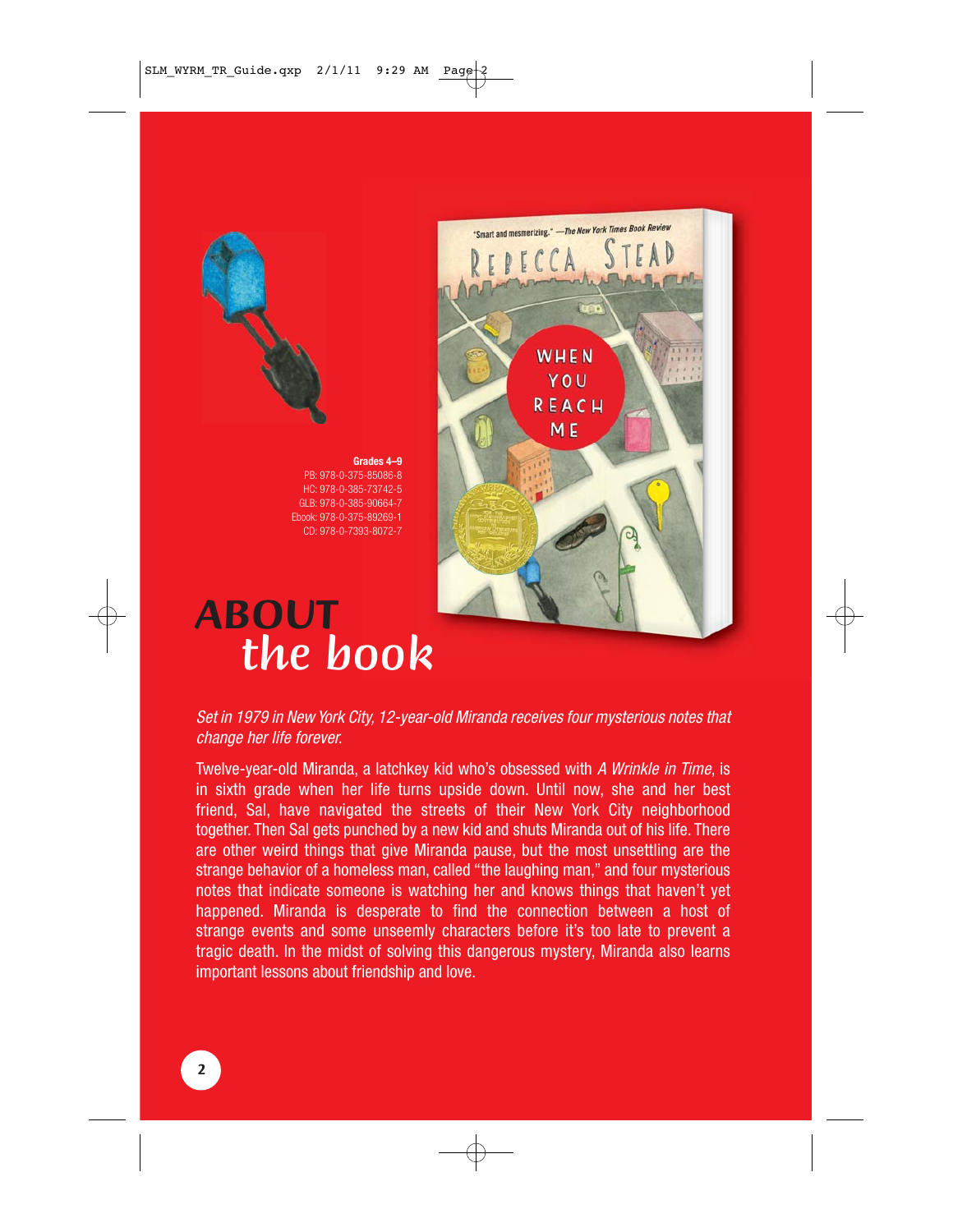# **PRE-READING** activities

Ask students to define fantasy and science fiction. How are the two genres different? How might they be related? Send students on a library scavenger hunt. Ask them to locate three books:

- (1) A science fiction novel
- (2) A work of fantasy

#### (3) A novel that combines fantasy and science fiction

Have them share the books, as well as the clues they used in locating them.

Have students experiment with voice and tense. Divide the class into three groups. Instruct each group to write a brief, short mystery story in first person and present tense. Then have them rework the story in second person, past tense. Finally, ask them to rewrite it in third person, future tense. Read aloud all versions of the stories. How difficult is it to keep the storyline when changing voice and tense?

# **VOCABULARY/** use of language

The language in the novel isn't difficult. Students should be encouraged to jot down unfamiliar words and define them using context clues.

#### Such words may include:

| assumption (p. 51)  |
|---------------------|
| despise (p. 56)     |
| perspective (p. 69) |
| oblivious (p. 102)  |

teleportation (p. 103) mystified (p. 105) justification (p. 105) terse (p. 162)



Also, have students think of five adjectives that best describe Miranda, Annemarie, Julia, Sal, Marcus, Jimmy, the laughing man, Richard, and Miranda's mom. Then suggest that they use a thesaurus to identify a synonym and antonym for each adjective.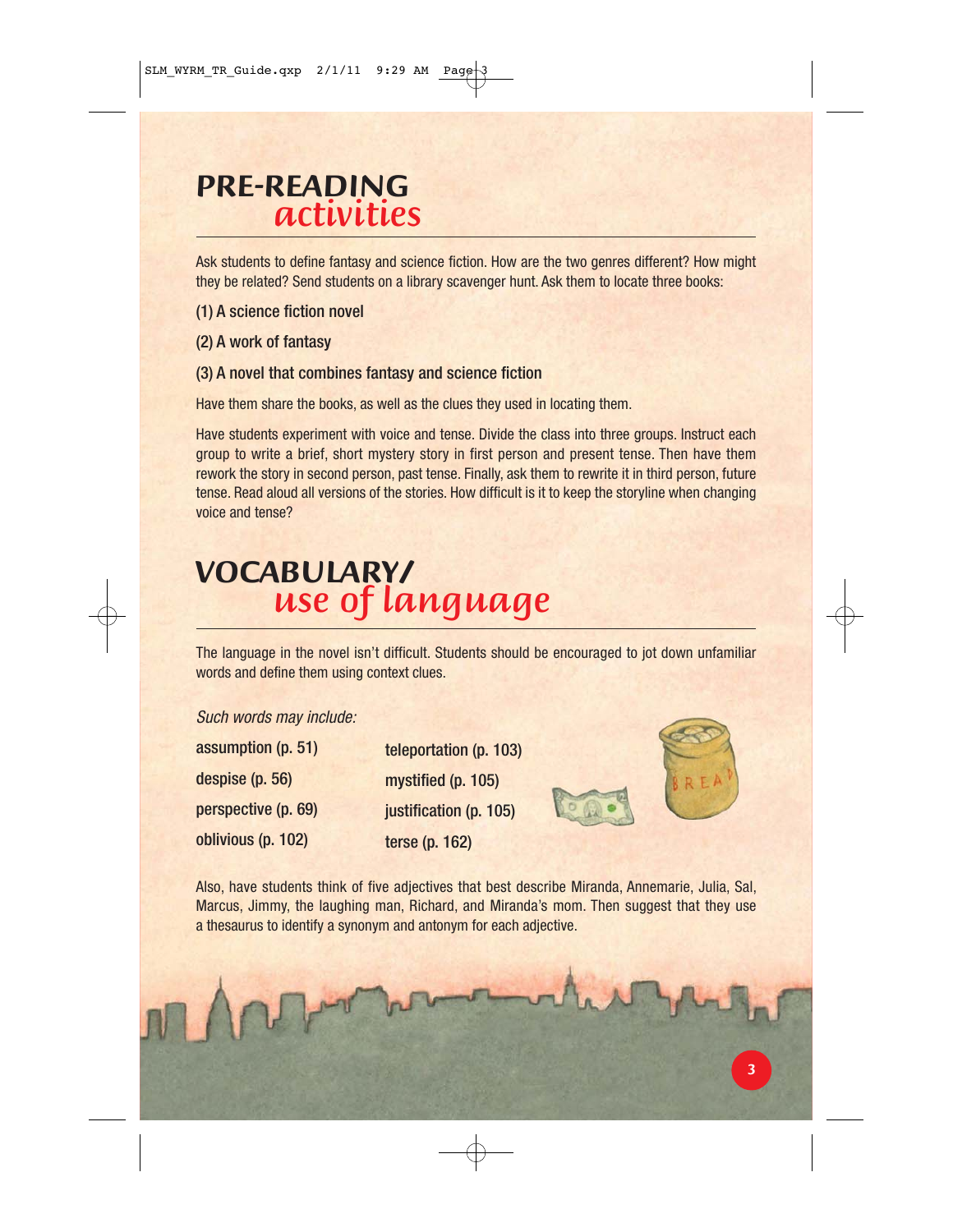# **THEMATIC** connections

### **Questions for Group Discussion**

## Friendship

Discuss the friendships, lost and won, in the story. How is the relationship between Miranda, Annemarie, and Julia typical of middle school friendships? How does Colin fit in the group? Describe Miranda and Sal's friendship until sixth grade. Miranda thinks their friendship ended on the day Sal was punched. When did the friendship really start changing? Louisa, Sal's mother, says, "I miss you, Miranda." (p. 86) Debate whether Louisa realizes what happened.

# Self-Identity

Describe Miranda at the beginning of the novel. How does she change as the story unfolds? How does working at Jimmy's and being part of a group give Miranda confidence that she didn't have when she only hung out with Sal? The first note that Miranda receives says, "I am coming to save your friend's life and my own." (p. 60) Explain the literal and figurative meaning of this note, and what it has to do with self-identity. Discuss the role of the mysterious notes in boosting Miranda's self-worth.

# Family

Ask students to define *family*. Contrast Miranda, Annemarie, and Julia's families. What do they each envy about the others' families? Miranda doesn't have a father, but she says you can't miss what you never had. How is Richard, her mother's boyfriend, a father figure to her? Why is Miranda's mother afraid of marrying Richard?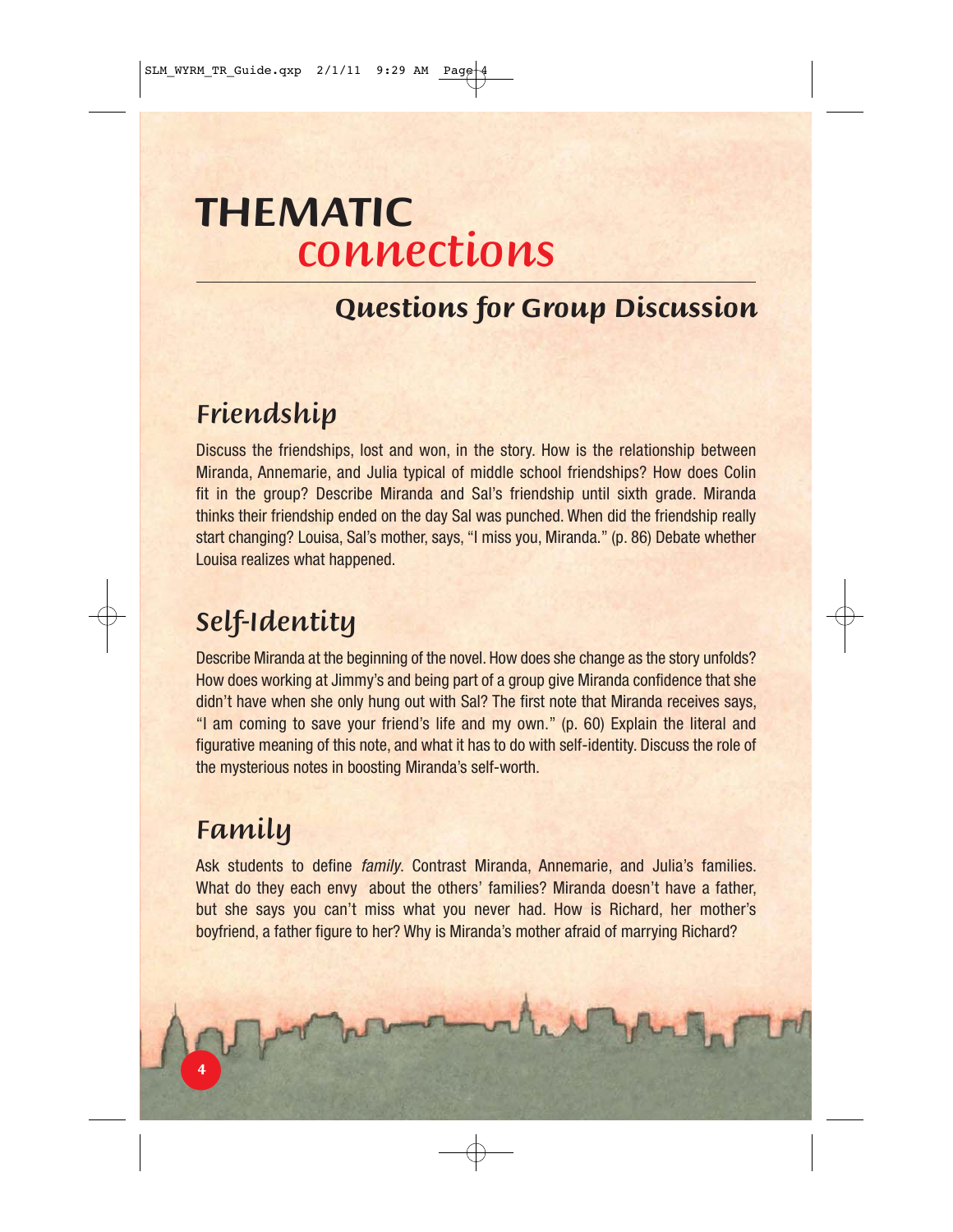# Social Classes

Discuss how ideas about social class differences are shaped at home. Why wasn't Miranda conscious of social class when she and Sal were hanging out together? How does Miranda's friendship with Annemarie cause her to realize how poor her mother is? Julia brags about how much money her family has—how does this drive a wedge between Julia, Annemarie, and Miranda? Discuss what the girls learn about social class by the end of the novel.

# Bullying

Ask students to list the characteristics of a bully. Name the bullies in the story. Discuss ways to deal with bullies. What causes Miranda to realize that she is guilty in the bullying ploys against Alice Evans by standing by and doing nothing?

### Fear

How does Sal deal with his fear of Marcus? Miranda is a latchkey kid who has the freedom to walk to school and work at Jimmy's at lunch. However, there are a few times when her mother is scared for her daughter. Discuss why her mother has such a strong reaction when Miranda gives the laughing man a sandwich. What about on New Year's Eve when Miranda goes to Annemarie's house without telling her mother?

# Finding Clues

The first note that Miranda receives gives her the creepy feeling that someone is watching her, and that the person knows something about her life that hasn't yet happened. Explain the book's writing style, and the technique the author uses to create elements of mystery. How do the chapter headings serve as clues and advance the plot? Discuss the first hint that Marcus is connected to the mystery.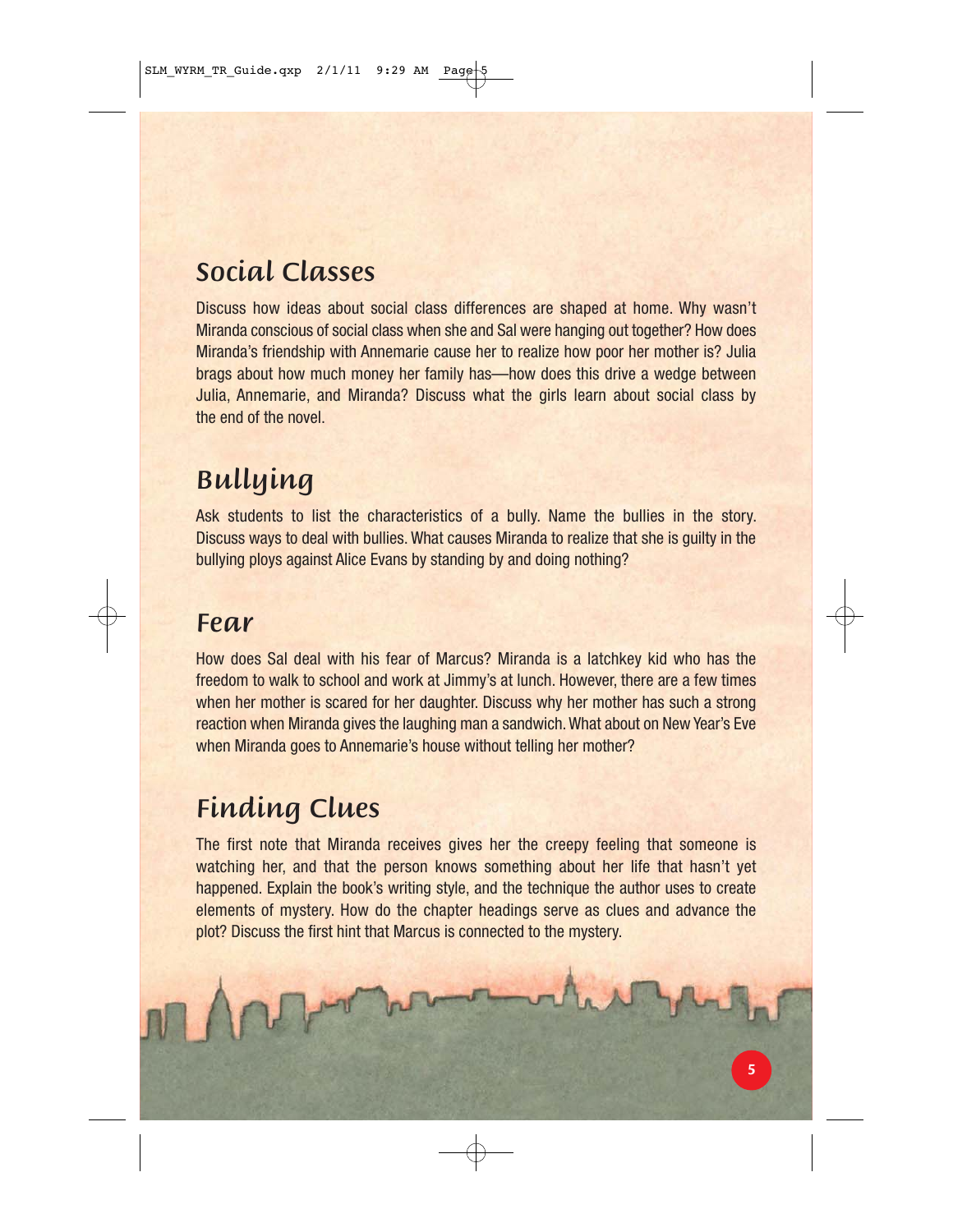# **CURRICULUM** connections

### Language Arts

Discuss what the New York Times reviewer means when she calls When You Reach Me "a hybrid of genres." Ask students to discuss the definition of the following genres: science fiction, adventure, mystery, historical fiction, and realism. Divide the class into small groups and ask each group to prepare a debate about which genre(s) they think the novel fits. Ask them to cite passages from the novel to support their debate.

The novel is set in the 1970s, before kids had cell phones and computers. Suppose the novel was set today. Have the class write Facebook or MySpace profile pages for Miranda, Sal, Annemarie, Julia, Colin, Marcus, and Alice Evans.

### Social Studies

Miranda's mother is a social activist. For example, she conducts a "parenting group" for pregnant women who are in jail. Ask students to use Web sites or books in the library to identify some of the major social issues of the 1970s. Have them prepare a short booklet called "Getting Involved" that details the contributions that citizens could make to each of these causes.

Mr. Tompkin's social studies class is building "Main Street." Jay Stringer, 12-year-old genius, is the head of the Main Street Planning Board. Have students find out whether their town or city has a planning board or commission. Find out the purpose of the board and some of the projects in which they are currently involved. Then have students design a structure for their town or city park. Ask them to draw inspiration from a person or historical event in their city.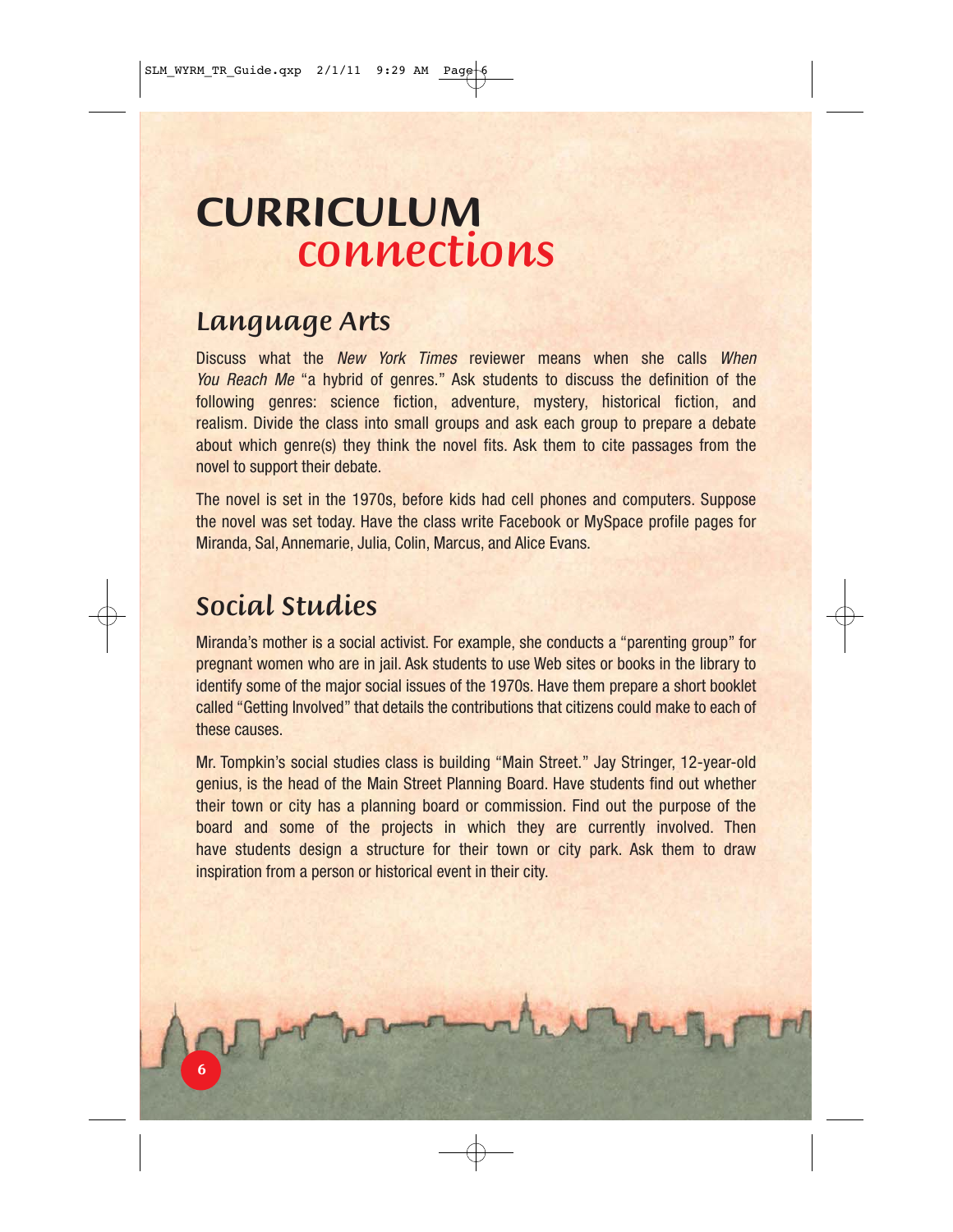

# Science

Miranda and Marcus have a discussion about A Wrinkle in Time, and Marcus asks Miranda if she knows about Einstein's general theory of relativity. Ask students to read about the theory of relativity on the following Web site: encyclopedia.kids.net.au/page/th/Theory\_of\_Relativity. Then have each student prepare a two-minute explanation of the theory. Allow them to use props and visual aids.

### Music

Ask students to use Web sites to find the top songs of 1979 that might be playing on the jukebox at Jimmy's place. Then, ask them to take clues from the song titles and identify a song that Miranda might want to dedicate to Sal at the end of the novel.

### Art

Have the class create a mural in collage titled "Things That." Allow students to work with a partner and assign each pair a category derived from one of the chapter titles. Instruct them to collect pictures and articles from magazines, newspapers, and the Internet that best fits their category. How does the class mural represent Miranda's journey?

#### Drama

Stage a Pyramid game show, using the book's chapter titles as categories. Make this game show different: the clues must be given in mime.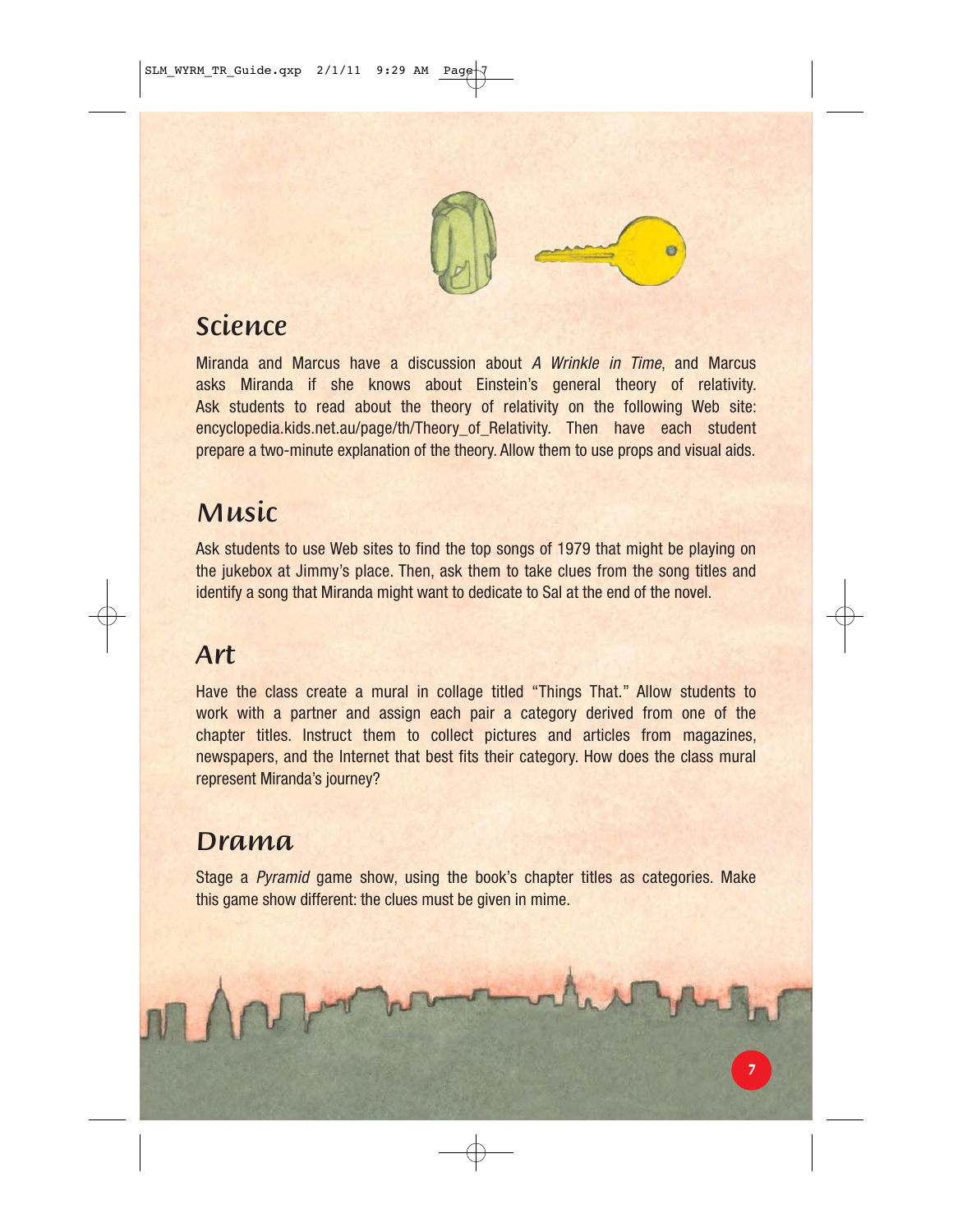# **CONNECTING with** A Wrinkle in Time

In A Wrinkle in Time, Meg realizes that the only way to save Charles Wallace from IT is with love, something IT doesn't understand. In When You Reach Me, Belle says, "It's simple to love someone. But it's hard to know when you need to say it out loud." (p.149) Write a letter that Miranda from When You Reach Me might send to Meg Murry that explains what she has learned about love and "when you need to say it out loud."

Meg Murry in A Wrinkle in Time feels different and longs to be like others, but when she gets to Camazotz, she finds out what it's like to have no individuality; for example, all the houses are identical. Ask students to note passages in When You Reach Me that illustrate that Miranda feels different and wants to be like others, especially Annemarie and Julia. Then stage a talk show where Meg and Miranda meet. Have them engage in dialogue about their journey toward self-discovery. What do they learn about the importance of individual differences?

#### Internet Resources

#### **PYRAMID**

www.super70s.com/Super70s/TV/ Game\_Shows/Pyramid.asp This site describes the Pyramid game show of the 1970s.

#### **A SCIENCE ODYSSEY**

www.pbs.org/wgbh/aso/mytheory/ This site invites students to play "That's My Theory," a game that involves great scientists, including Einstein.

### Post-Reading Activity

Discuss the metaphor of the veil. (p. 71) Which characters in the novel begin to lift the veil between them and the rest of the world? What do they see? Ask students to draw the face of each of these characters. Inside the face, sketch images of the world they now see.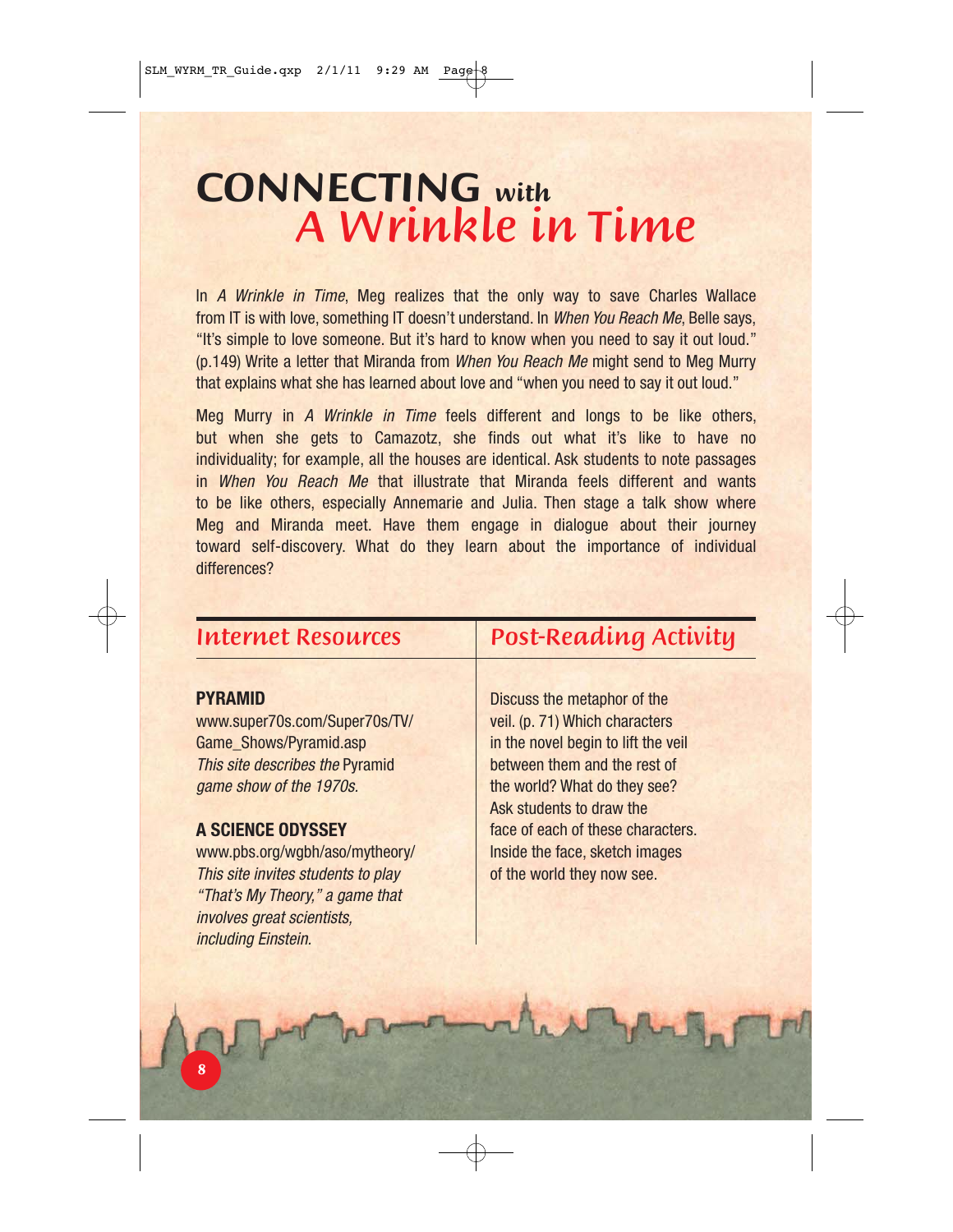# **AWARDS**

**A NEWBERY MEDAL WINNER A BOSTON GLOBE-HORNBOOK AWARD FOR FICTION WINNER OF THE 2009 INDIES CHOICE AWARD AN ALA-ALSC NOTABLE CHILDREN'S BOOK AN ALA-YALSA TOP TEN BEST BOOK FOR YOUNG ADULTS AN IRA CHILDREN'S BOOK AWARD FOR YOUNG ADULT FICTION A CCBC CHOICES BOOK A SCHOOL LIBRARY JOURNAL BEST OF THE YEAR THE HORN BOOK MAGAZINE FANFARE BEST OF THE YEAR A BOOKLIST CHILDREN'S EDITORS' CHOICE A KIRKUS REVIEWS BEST CHILDREN'S BOOK A PUBLISHERS WEEKLY BEST CHILDREN'S BOOK OF THE YEAR A NEW YORK TIMES NOTABLE BOOK**

# **PRAISE**

- ★"Stead's novel is as much about character as story. . . . [An] unusual, thought-provoking mystery."—School Library Journal, Starred
- 

★"Closing revelations are startling and satisfying but quietly made, their reverberations giving plenty of impetus for the reader to go back to the beginning and catch what was missed."-The Horn Book, Starred

★"Quite wonderful . . . invigorating . . . the characters, children and adults, are honest bits of humanity."—Booklist, Starred

★"Teens will circle back to the beginning and say, 'Wow . . . cool.'" —Kirkus Reviews, Starred

★"It's easy to imagine readers studying Miranda's story as many times as she's read A Wrinkle in Time, and spending hours pondering the provocative questions it raises."—Publishers Weekly, Starred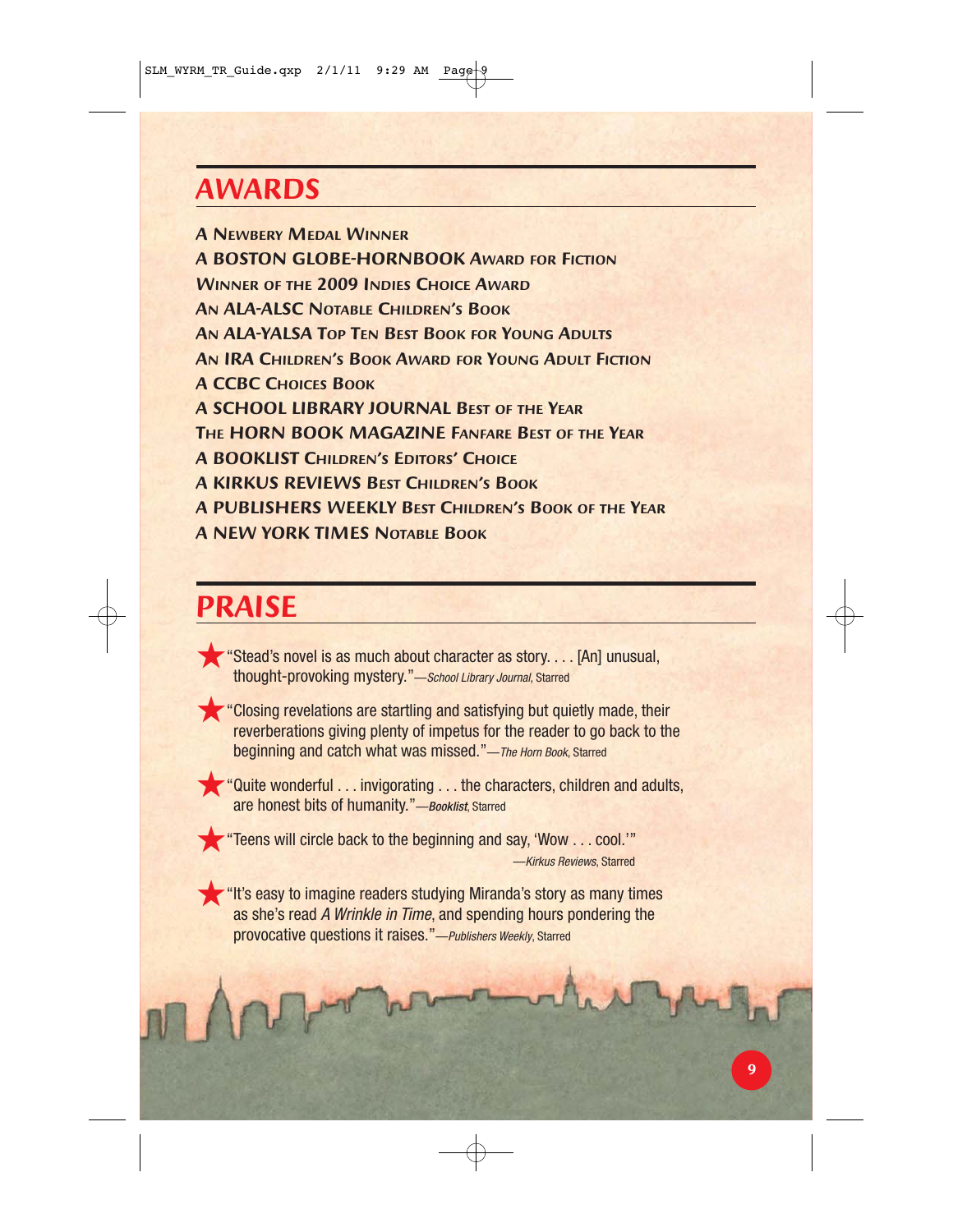# **ABOUT** the author



Rebecca Stead grew up in New York City in the very neighborhood where When You Reach Me is set. In the late 1970s, she could walk to school with her friends and roam the neighborhood in much the same way as the characters in the book. Stead began writing in elementary school, where she was free to climb under a table, or sit in a windowsill and allow her imagination to take her to other places and times. She graduated from Vassar College, and later, law school. She is married and has two sons. Stead is also the author of First Light.

For more information about the author, visit her Web site at **RebeccaSteadBooks.com**

# **ALSO BY** Rebecca Stead

Peter is thrilled to leave New York City to accompany his parents on an expedition to Greenland to study global warming. There he has visions of things that should be too far away for him to see.

Generations ago, the people of Thea's community were hunted for possessing unusual abilities, so they fled beneath the ice. Thea needs help that only Peter can give. Their meeting reveals secrets of both their pasts, and changes the future for them both forever.



**FIRST LIGHT**  $\Omega$ **Grades 5–9** PB:978-0-440-42222-8

Photograph © 2010 by Joanne Dugan.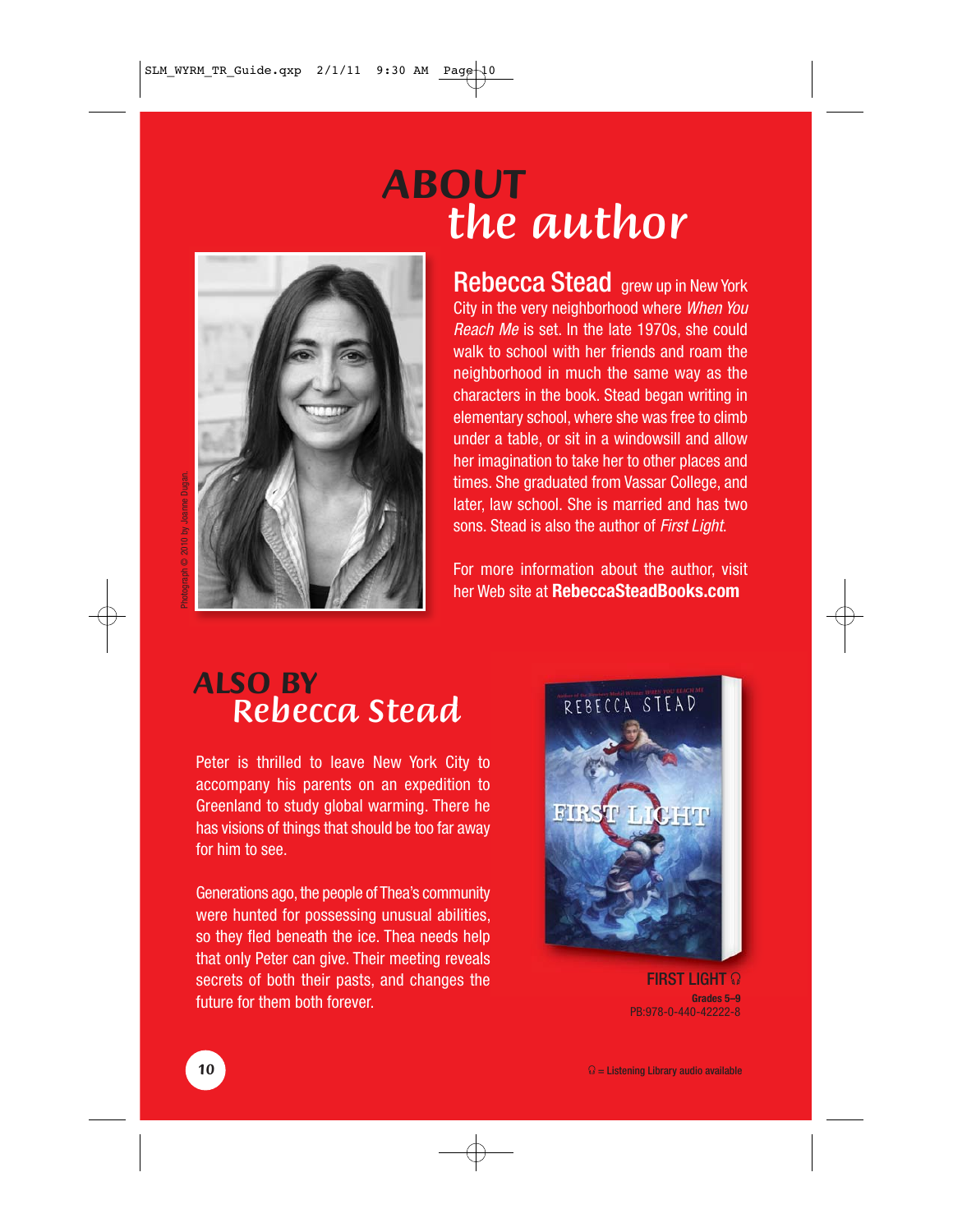# **A CONVERSATION with**  Rebecca Stead

#### Q: **You say that A Wrinkle in Time by Madeleine L'Engle was one of your favorite books when you were a child. What was it about the book that appealed to you?**

A: Its honesty and its fearlessness. L'Engle's story asks us to grapple with big questions about the universe, but never loses sight of the small inner battles we fight every day against our insecurities and our fears. I loved the big ideas in the book, and the adventure, but I especially loved that Meg's inner life was complicated, like my own.

#### Q: **A book with outstanding literary merit is layered, and readers often see something different each time they read it. Have you seen something different in A Wrinkle in Time each time that you've read it? And, did the writer in you see something that the young reader in you never saw?**

A: I first read A Wrinkle in Time when I was 11 or 12. I didn't analyze it, I just loved it. It's a book that touches heart and mind, and I read it at an age when both my heart and my mind felt about to burst. I didn't read the book again until I was in my 30s, and starting to write in my free time, and then I saw it in a different way—some of the emotional connection was lost, but I admired it for its depth, its honesty, and its fearlessness. It's a book that never underestimates or condescends to its readers, that asks big unanswerable questions about the universe. It was another few years before I re-read the book again, after I had a draft of the story that became When You Reach Me. This time, I tried to read it from the points of view of two characters in my own story, Marcus and Miranda. Reading it from Marcus's point of view was particularly illuminating because it was the first time I thought about the technical aspects of A Wrinkle in Time. I read it the way I thought a scientist might read it, and new ideas jumped out at me as I read, one of which became important to my own story. One of the best things about getting older, I think, is the opportunity to re-read books from different points along life's winding path.

#### Q: **What contributed to your decision to set the book in the 1970s?**

A: I set the book in the time and place of my own childhood, freely using my memories of growing up. I wanted the story to unfold in a world where 11- and 12-year-old kids have a lot of independence, are less answerable to the adults in their lives than many kids are today. There was also a more personal reason: I think a lot of us carry within ourselves the lost worlds of our childhoods—by that I mean both the mental state of childhood and the physical places we inhabited as children, most of which are no longer the way we remember them. This was a chance to try to recapture that world, and the challenge was to do it without losing sight of the fact that story always had to come first.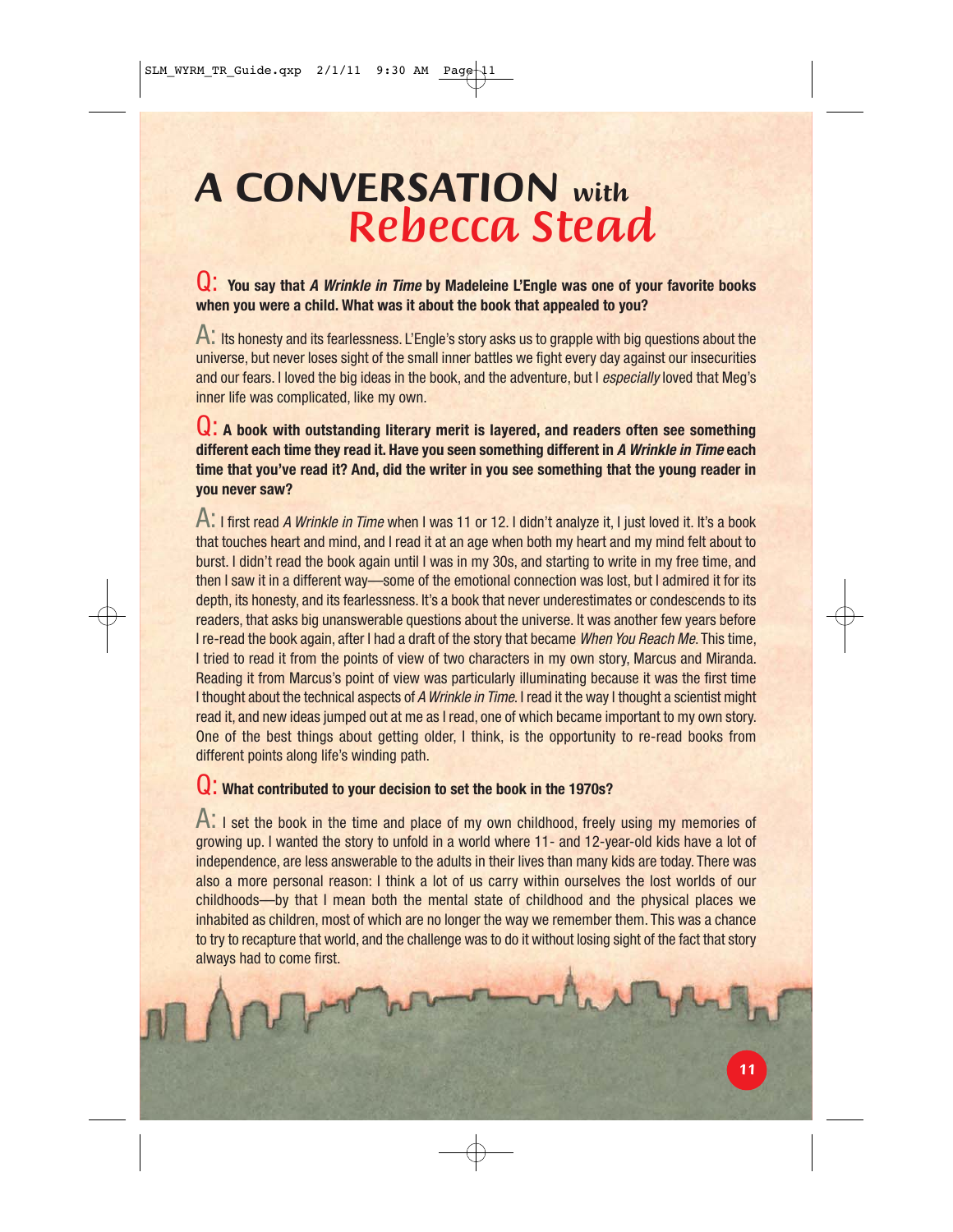#### **A CONVERSATION with Rebecca Stead (continued)**

#### Q: **Even the fact that Miranda's mother is so concerned with social issues contributes to the setting of the book. How might her character be different if the book were set today?**

A: Miranda's mom is concerned about human rights, and I think she'd have plenty to worry about today, unfortunately.

#### Q: The chapter headings (or titles) are categories like those used in *The \$20,000 Pyramid*. **How did you determine to structure the novel in this way?**

A: It began as one of those floating thoughts, one that I liked right away. For most of the book, Miranda is trying to make sense of her own story at the same time that she's helping her mother practice recognizing categories, seeing the invisible thread that connects things in life. So Miranda begins to see her own experiences in terms of categories. And at the same time, she's learning to look beyond categories altogether, to recognize that the people in her life are not necessarily who she assumes them to be.

#### Q: **The clues are skillfully woven into the story. Did you decide the clues first, and then work them into the plot? Or, did they just appear as you wrote?**

A: I figured them out as I wrote. Some didn't work well and had to be changed. I didn't want the clues to point too strongly to the book's resolution, but I also didn't want readers to feel double-crossed by an ending they could never have foreseen.

#### Q: **The theme of friendships, lost and gained, transcend time. What do you hear from your readers that make you know that they identify with Miranda, Annemarie, Julia, and Sal?**

A: I've had kids write to me about feeling alone, or seeing themselves as being between groups. Those transitions are painful but usually necessary. One girl wrote to me that she'd always hung out with the boys in her grade, until suddenly they didn't want to anymore. She told a lot of her problems to the animals in her life. I think it's important for those of us who remember those parts of childhood to acknowledge that yes, there are dark moments. Otherwise, kids experiencing those dark moments have no way of knowing that they're feeling what many of us have felt.

#### Q: **The ending of the story is a surprise. Did you know how the story would end when you started writing it?**

A: Yes and no. I knew the basic choreography of what was going to happen, but I didn't know right away how all of the characters were connected. I had a few complex theories that thankfully fell away as the book progressed. I decided that the most satisfying ending was also the simplest one.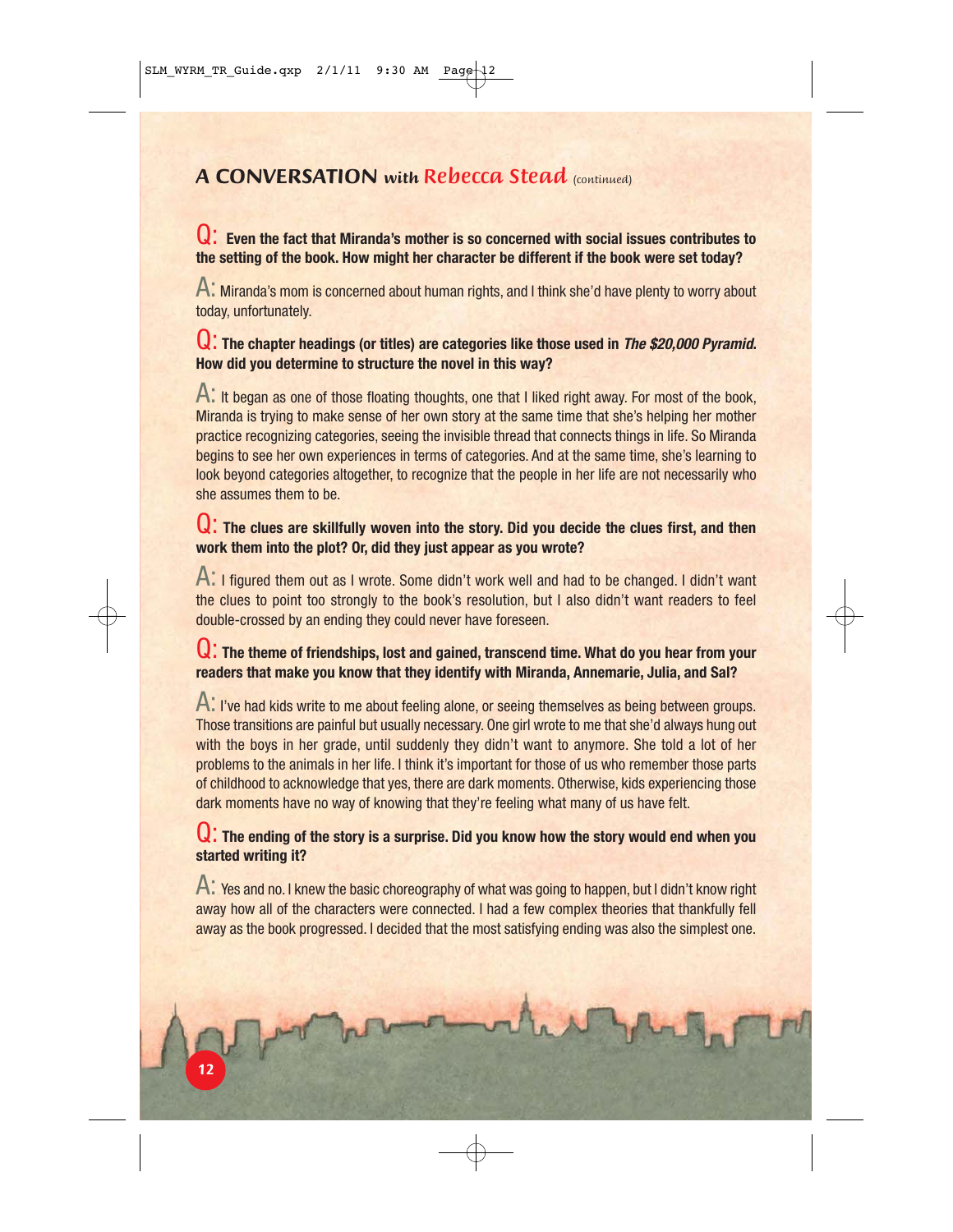#### Q: **Like A Wrinkle in Time, When You Reach Me may be classified as science fiction, mystery, adventure, realism, and a bit of each genre. Do you think young readers are intrigued by the fact that the books cross genres?**

A: I don't know whether kids think explicitly about "genre." I will say that it's helpful to be able to describe the book in different ways for different readers. Some kids are drawn in by secret notes and time travel, others by friendship struggles and fights with mom.

#### Q: **What is your writing day like?**

A: Variable. I don't have a set writing schedule. On many days, I don't sit down to write at all. But a nonwriting day might be a day when I jot an idea down while I'm on on the subway, and that idea might turn into an important character or a plot twist, or just a line of dialogue I'm happy with. When I'm working on a story, I try to keep it turning in my head all the time.

#### Q: **Tell us about the moment you learned that you had won the Newbery Medal.**

A: Katie O'Dell, chair of the 2010 Newbery Committee, called me at home at 6:45 in the morning. It was still dark, and when she told me the news, I felt like I was seeing fireworks explode outside my kitchen window. Katie cried, I cried, and all of the committee members were in the room with her in Boston, on speakerphone. It felt strangely intimate, considering I'd never met a single one of them.

#### Q: **First Light, your debut novel, is a blend of science and adventure, Peter's very real world and Thea's world beneath the ice. What was your inspiration for this novel?**

A: First Light was inspired by books I read as a kid—I loved stories about secret worlds. Also, having grown up in a big city, I've always had a sense of wonder about small towns. So the idea of a hidden society that's also a small town was very appealing to me. I loved the idea of a place where bread is delivered to every household at 6 o'clock.

But I also wanted the book to feel contemporary, so I did a fair amount of research. I like reading about science, and a New York Times Magazine article about climate change gave me the idea of setting the story in the arctic. Once I settled on Greenland, I found researchers who were willing to talk to me, and read about Greenland dogs, and about the history of the people who lived there and explored there.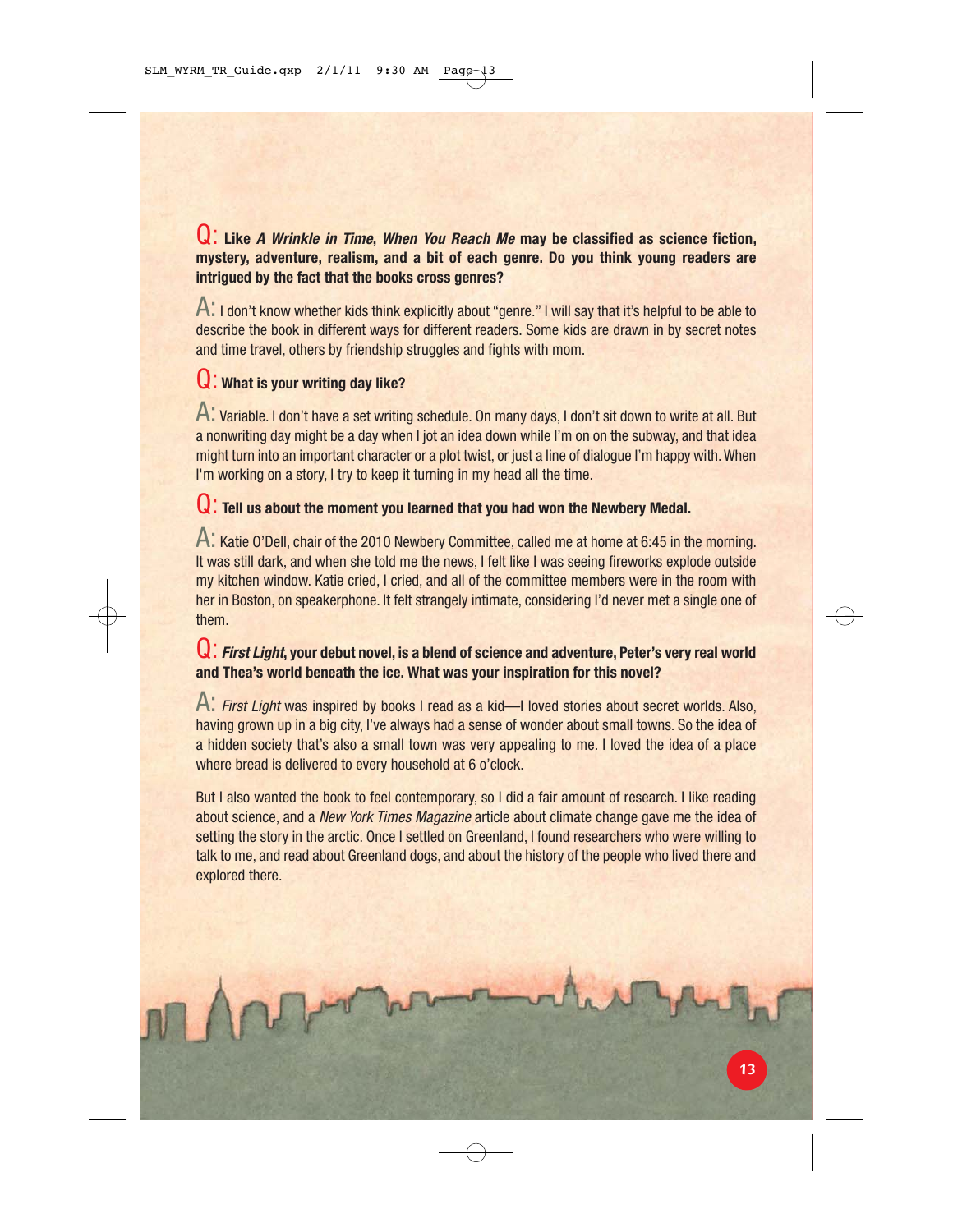# **MORE Newbery Winners** for the  $\boldsymbol{class}$ room

# Newbery Medal Books



BUD, NOT BUDDY  $\Omega$ 978-0-440-41328-8



THE DOOR IN THE WALL  $\Omega$ 978-0-440-40283-1



THE GIVER  $\Omega$ 978-0-385-73255-0



 $HOLES$ 978-0-440-41480-3



**JOHNNY TREMAIN @** 978-0-440-44250-9



NUMBER THE STARS  $\Omega$ 978-0-440-40327-2



THE VOYAGES OF DOCTOR DOLITTLE  $\Omega$ 978-0-440-40002-8



THE WITCH OF BLACKBIRD POND  $\Omega$ 978-0-440-49596-3

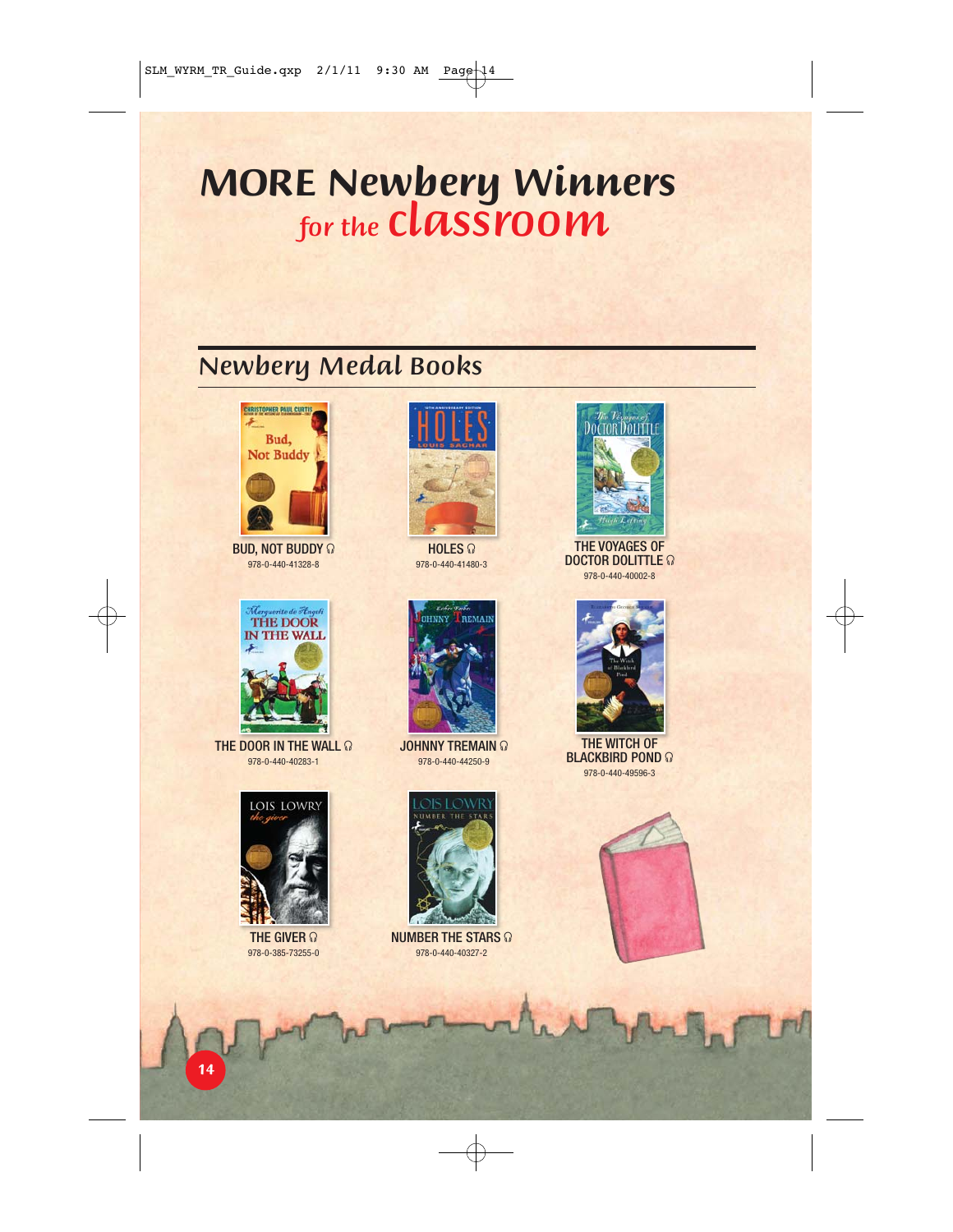### Newbery Honor Books



BELLE PRATER'S BOY  $\Omega$ 978-0-440-41372-1



THE DARK THIRTY: Southern Tales of the Supernatural 978-0-679-89006-5



HATTIE BIG SKY  $\Omega$ 978-0-385-73595-7



 $H$ OOT  $\Omega$ 978-0-440-41939-6



LIKE JAKE AND ME 978-0-440-42122-1



LILY'S CROSSING  $\Omega$ 978-0-440-41453-7



LIZZIE BRIGHT AND THE BUCKMINSTER BOY  $\Omega$ 978-0-375-84169-6



MY FATHER'S DRAGON  $\Omega$ 978-0-440-42121-4



 $ON$  MY HONOR  $\Omega$ 978-0-440-46633-8



PENNY FROM HEAVEN  $\Omega$ 978-0-375-83689-3



PICTURES OF **HOLLIS WOODS** 978-0-440-41578-7



SHABANU: Daughter of the Wind 978-0-440-23856-0



THE SIGN OF THE **BEAVER**  $\Omega$ 978-0-440-47900-0



THE WATSONS GO TO  $BIRMINGHAM - 1963$ 978-0-440-41412-4



WHITTINGTON  $\Omega$ 978-0-375-82865-2